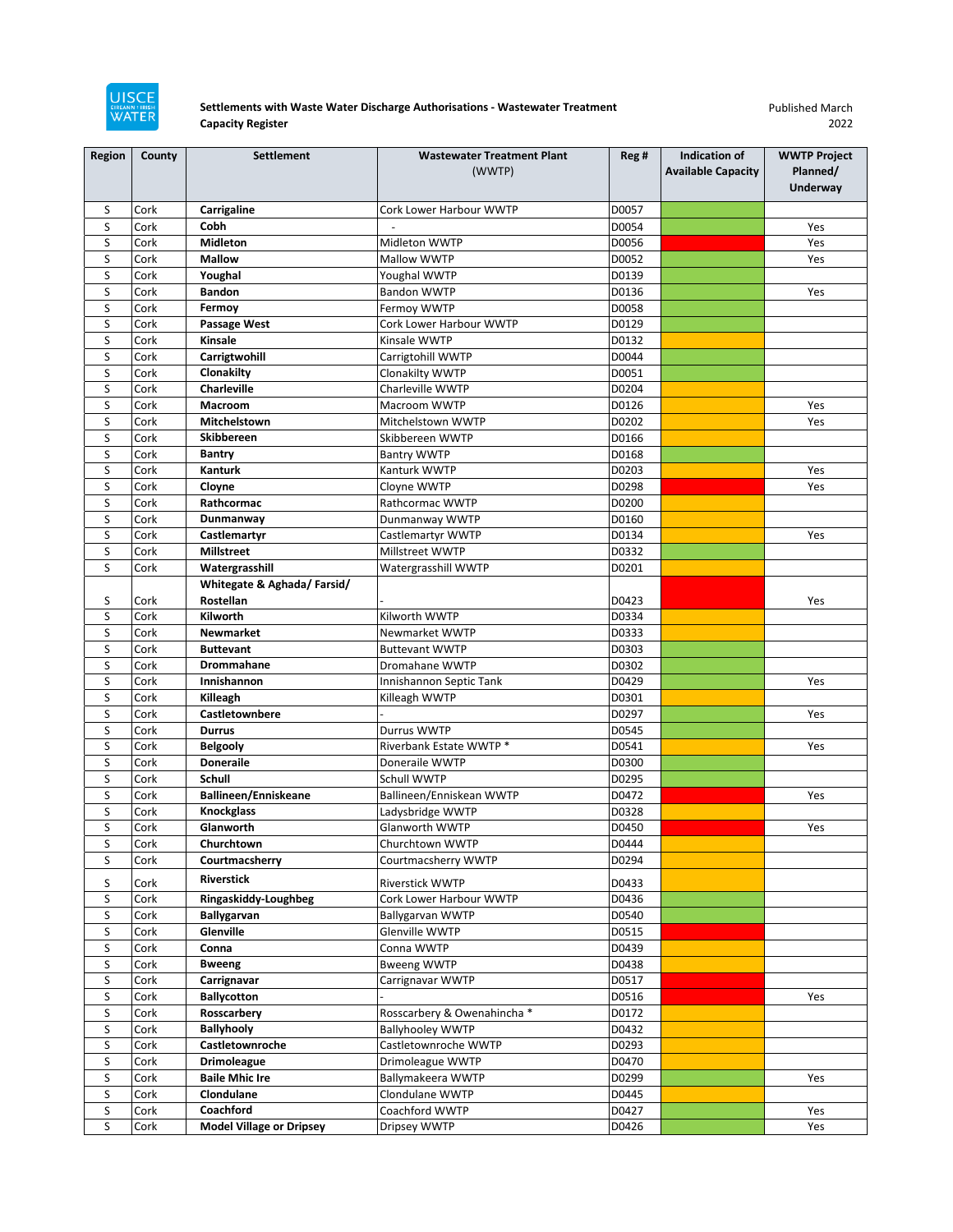| S      | Cork         | Castlelyons                     | Castlelyons WWTP                                  | D0449          |     |
|--------|--------------|---------------------------------|---------------------------------------------------|----------------|-----|
| S      | Cork         | Cloughduv                       | Cloughduv WWTP                                    | D0330          |     |
| S      | Cork         | Kildorrery                      | Kildorrery WWTP                                   | D0442          |     |
| S      | Cork         | <b>Banteer</b>                  | <b>Banteer WWTP</b>                               | D0448          |     |
| S      | Cork         | <b>Boherbue</b>                 | <b>Boherbue WWTP</b>                              | D0437          | Yes |
| S      | Cork         | <b>Baltimore</b>                | <b>Baltimore WWTP</b>                             | D0296          |     |
| S      | Cork         | <b>Ballydehob</b>               | <b>Ballydehob WWTP</b>                            | D0467          |     |
| S      | Cork         | <b>Union Hall</b>               | Union Hall Septic Tank                            | D0469          |     |
| S      | Cork         | Killavullen                     | Killavullen WWTP                                  | D0447          |     |
| S      | Cork         | <b>Ballyclogh</b>               | <b>Ballyclough WWTP</b>                           | D0441          |     |
| S      | Cork         | <b>Beal Atha an Ghaorthaigh</b> | <b>Ballingeary WWTP</b>                           | D0431          |     |
| S      | Cork         | Kilbrittain                     | Kilbrittain WWTP                                  | D0425          |     |
| S      | Cork         | Castletownshend                 |                                                   | D0468          | Yes |
| S<br>S | Cork<br>Cork | Glengarriff<br>North Cobh       | <b>Glengarriff Septic Tank</b><br>North Cobh WWTP | D0471<br>D0140 |     |
| S      | Cork         | Aghabullogue                    | Aghabullogue WWTP                                 | A0355          |     |
| S      | Cork         | <b>Allihies</b>                 | Allihies WWTP                                     | A0388          |     |
| S      | Cork         | Annaghmore                      | Annaghmore WWTP                                   | A0434          |     |
| S      | Cork         | Ardgroom                        | Ardgroom WWTP                                     | A0389          |     |
| S      | Cork         | <b>Ballinagree</b>              | <b>Ballinagree WWTP</b>                           | A0359          |     |
| S      | Cork         | <b>Ballincurrig</b>             | <b>Ballincurrig WWTP</b>                          | A0361          |     |
| S      | Cork         | Lisgoold                        | Lisgoold WWTP*                                    | A0361          |     |
| S      | Cork         | <b>Ballindangan</b>             | <b>Ballindangan WWTP</b>                          | A0341          |     |
| S      | Cork         | <b>Ballinspittle (north)</b>    | <b>Ballinspittle Septic Tank</b>                  | A0440          |     |
| S      | Cork         | <b>Ballinspittle (south)</b>    | <b>Ballinspittle Village WWTP</b>                 | A0440          | Yes |
| S      | Cork         | Garrettstown                    | Garrettstown WWTP                                 | A0440          | Yes |
| S      | Cork         | <b>Ballydesmond</b>             | <b>Ballydesmond WWTP</b>                          | A0326          |     |
| S      | Cork         | <b>Ballyhea</b>                 | Ballyhea WWTP                                     | A0330          |     |
| S      | Cork         | <b>Ballymacoda</b>              | Ballymacoda WWTP                                  | A0439          |     |
| S      | Cork         | <b>Ballynoe</b>                 | <b>Ballynoe WWTP</b>                              | A0343          |     |
| S      | Cork         | <b>Bandon IDA Laragh</b>        | Bandon IDA Laragh WWTP                            | A0362          |     |
| S      | Cork         | <b>Bartlemy</b>                 | <b>Bartlemy WWTP</b>                              | A0339          |     |
| S      | Cork         | <b>Bridesbridge</b>             | Bridesbridge WWTP                                 | A0333          |     |
| S      | Cork         | Cahermore                       | Cahermore WWTP                                    | A0390          |     |
| S      | Cork         | Castlemagner                    | Castlemaginer WWTP                                | A0324          |     |
| S      | Cork         | Cecilstown                      | Cecilstown WWTP                                   | A0319          | Yes |
| S      | Cork         | Cill Na Martra                  | Cill Na Martra WWTP                               | A0442          |     |
| S      | Cork         | Clondrohid                      | Clondrohid WWTP *                                 | A0463          |     |
| S      | Cork         | <b>Coolcower</b>                | Coolcower WWTP                                    | A0431          |     |
| S      | Cork         | <b>Coole East</b>               | Coole East WWTP                                   | A0433          |     |
| S      | Cork         | Coolea near Macroom             | Coolea near Macroom WWTP                          | A0523          |     |
| S      | Cork         | Coppeen                         | Coppeen WWTP                                      | A0391          |     |
| S<br>S | Cork         | Courtbrack                      | Courtbrack WWTP<br>Crookhaven WWTP                | A0437<br>A0392 |     |
| S      | Cork         | Crookhaven<br>Crookstown        | Crookstown WWTP *                                 |                |     |
| S      | Cork<br>Cork | Cullen                          | Cullen WWTP*                                      | A0354<br>A0342 |     |
| S      | Cork         | Dernagree                       | Dernagree WWTP                                    | A0332          |     |
| S      | Cork         | Drinagh                         | Drinagh WWTP                                      | A0393          |     |
| S      | Cork         | Dromina                         | Dromina WWTP                                      | A0329          |     |
| S      | Cork         | Dungourney                      | Dungourney WWTP                                   | A0438          |     |
| S      | Cork         | <b>Eyeries</b>                  | Eyeries WWTP                                      | A0395          |     |
| S      | Cork         | Freemount                       | Freemount WWTP                                    | A0336          |     |
| S      | Cork         | Garryvoe                        | Garryvoe WWTP                                     | A0363          |     |
| S      | Cork         | Glandore                        | Glandore WWTP                                     | A0396          |     |
| S      | Cork         | Glantane                        | Glantane WWTP                                     | A0325          |     |
| S      | Cork         | Goleen                          | Goleen WWTP*                                      | A0397          |     |
| S      | Cork         | Grenagh                         | Grenagh WWTP                                      | A0524          |     |
| S      | Cork         | Halfway                         | Halfway WWTP                                      | A0443          |     |
| S      | Cork         | Inchigeelagh                    | Inchigeelagh WWTP                                 | A0349          |     |
| S      | Cork         | Inniscarra                      | Inniscarra WWTP                                   | A0441          | Yes |
| S      | Cork         | Kealkill                        | Kealkill WWTP*                                    | A0398          |     |
| S      | Cork         | Kilbrin                         | Kilbrin WWTP                                      | A0340          |     |
| S      | Cork         | Kilcorney                       | Kilcorney WWTP                                    | A0320          |     |
| S      | Cork         | Kilcrohane                      | Kilcrohane WWTP                                   | A0399          |     |
| S      | Cork         | Killumney                       | Killumney WWTP                                    | A0435          |     |